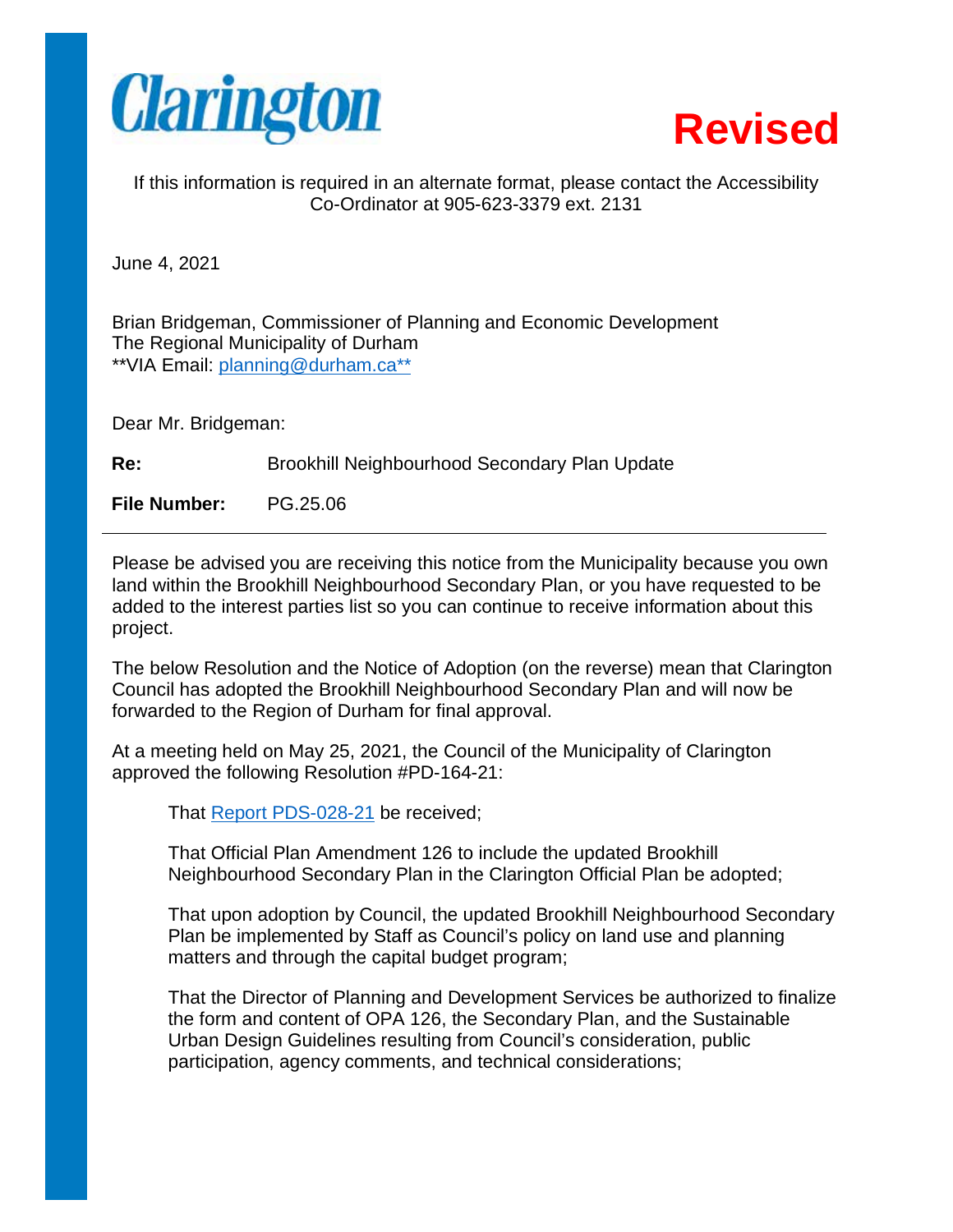That the Sustainable Urban Design Guidelines appended to the updated Secondary Plan be approved and used by Staff to guide development applications and public projects;

That the Director of Planning and Development Services be authorized to execute any agreements to implement the Secondary Plan once adopted by Council;

That OPA 126 be forwarded to the Region of Durham for approval;

That the lands shown in the Block Master Plan and applicable land policies and designations be deferred to allow the applicable landowners to apply for an Official Plan Amendment prior to the 2-year moratorium; and

That all interested parties listed in Report PDS-028-21 and any delegations be advised of Council's decision regarding the adoption of the Secondary Plan.

If you have questions about the Brookhill Neighbourhood Secondary Plan, please do not hesitate to contact Mark Jull at miull@clarington.net or (905) 623-3379 extension 2426.

Yours sincerely,

 $\overline{O}$ 

John Paul Newman Deputy Clerk

JPN/lp

- c: List of Interested Parties Available with Planning and Development Services
	- S. Brake, Director of Public Works
	- R. Maciver, Director of Legislative Services/Municipal Solicitor
	- T. Pinn, Director of Financial Services
	- R. Windle, Director of Planning and Development Services
	- M. Jull, Planner II
	- C. Salazar, Manager of Community Development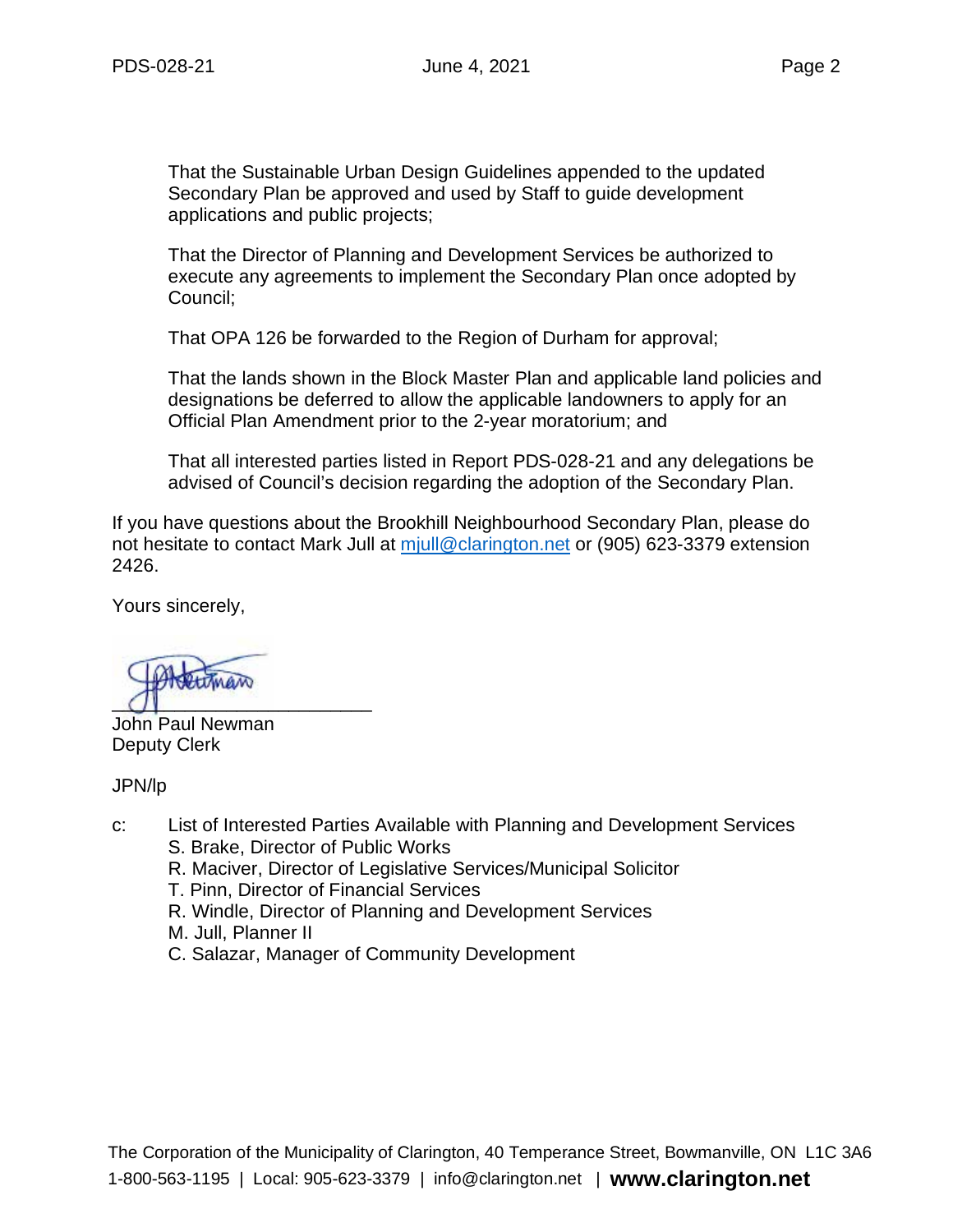

## **NOTICE OF ADOPTION OF OFFICIAL PLAN AMENDMENT NO. 126 TO THE CLARINGTON OFFICIAL PLAN**

TAKE NOTICE that taking into consideration any oral and written submissions, the Council of the Municipality of Clarington passed **By-law 2021-050**, on **May 25, 2021** under Section 17 of the Planning Act, R.S.O. as amended, to adopt Amendment No. 126 to the Municipality of Clarington Official Plan.

An explanation of the purpose and effect of the Official Plan Amendment is attached hereto and marked as Schedule "A". A copy of the Official Plan Amendment and any background material will be made available to the public for inspection in both the Legislative Services - Clerk's Division and the Planning and Development Services Departments, Municipal Administrative Centre, 40 Temperance Street, Bowmanville, Ontario, 8:30 a.m. to 4:30 p.m., Monday to Friday.

AND TAKE NOTICE that the Official Plan Amendment has been forwarded to the Regional Municipality of Durham for approval. The Regional Municipality of Durham may propose to approve, modify and approve as modified, or refuse all or part of the amendment. Any person or body having an interest in the amendment is entitled to receive notice of the proposed decision of the Region of Durham by filing written request for such notice with the following:

Mr. Brian Bridgeman, Commissioner of Planning and Economic Development Planning Department Regional Municipality of Durham P.O. Box 623 605 Rossland Road East Whitby, ON L1N 6A3

 $\sqrt{2}$ 

June Gallagher, B.A., Dipl. M.A. June 4, 2021 Municipal Clerk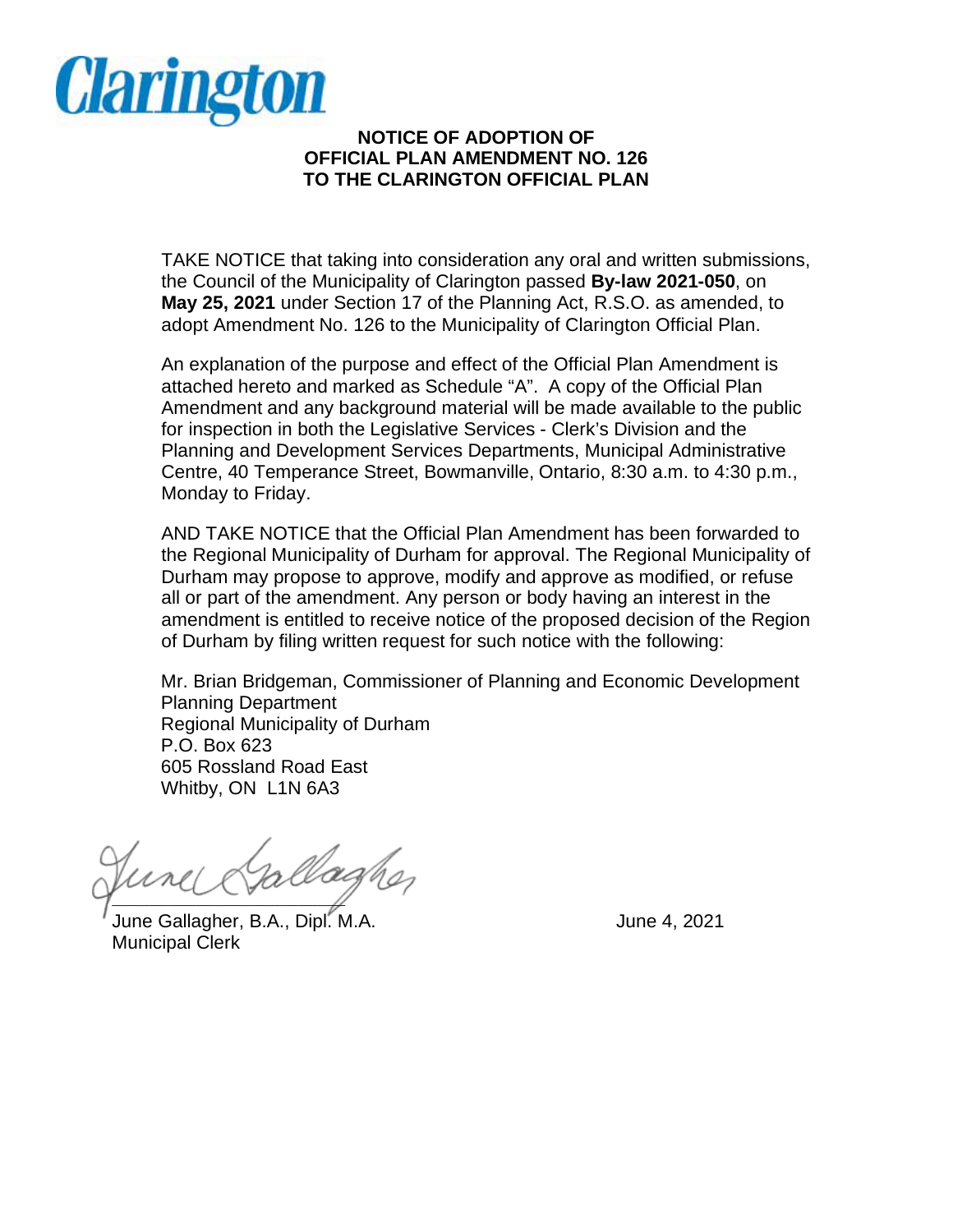## **SCHEDULE "A"**

Purpose and Effect of Official Plan Amendment Number 126 to the Clarington Official Plan

**PURPOSE:** The purpose of this Amendment is to create a planning framework that will facilitate the development of a complete community in the Brookhill Secondary Plan area, both in the neighbourhood to the south, and in the greenfield area to the north.

> This initiative complements the Official Plan principles of promoting higher densities, mix of land uses, a diversity of housing types and tenures, and sustainable design throughout the Secondary Plan area.

**BASIS:** In 2008, the Brookhill Secondary Plan was originally adopted by Council. Policies and guidelines related to land uses, built form and densities for the entire secondary plan area were developed and described. The goals of the secondary plan were to design a community based on: (1) New Urbanism design principles; (2) a total of 2,800 units at full build out; (3) a net density of 50 residents and jobs per ha; (4) high quality design and energy conservation and sustainability; and (5) natural features as a key contributor to the quality of life of residents. The update of this secondary plan maintains these goals, however, the total number of units has been reduced to 2,700 to reflect the existing and planned build-out in the southern area of the Secondary Plan. There have been changes to Municipal, Regional, and Provincial policies since its original adoption which requires the update of this Secondary Plan.

> In 2018, the Brookhill North Landowners Group (which represents most of the currently undeveloped lands in the northern half of the secondary plan area), committed to covering 100% of the costs of the update. In June 2018, Staff recommended that the Municipality proceed with updating the Brookhill Secondary Plan. The recommendation was approved by Council, and the Brookhill Secondary Plan Update was initiated with the engagement of The Planning Partnership in November 2018. The original Brookhill Secondary Plan was developed by The Planning Partnership.

> This Amendment is based upon the study team's analysis and an extensive public consultation process which included open-house-style Public Information Centres in November 2018 and June 2019, two stakeholder workshops that included all landowners and agencies in December 2019, and a third Public Information Centre held online later in May 2020, which was followed up by an online survey from the end of May and into June 2020.

The background reports below highlighted key challenges and